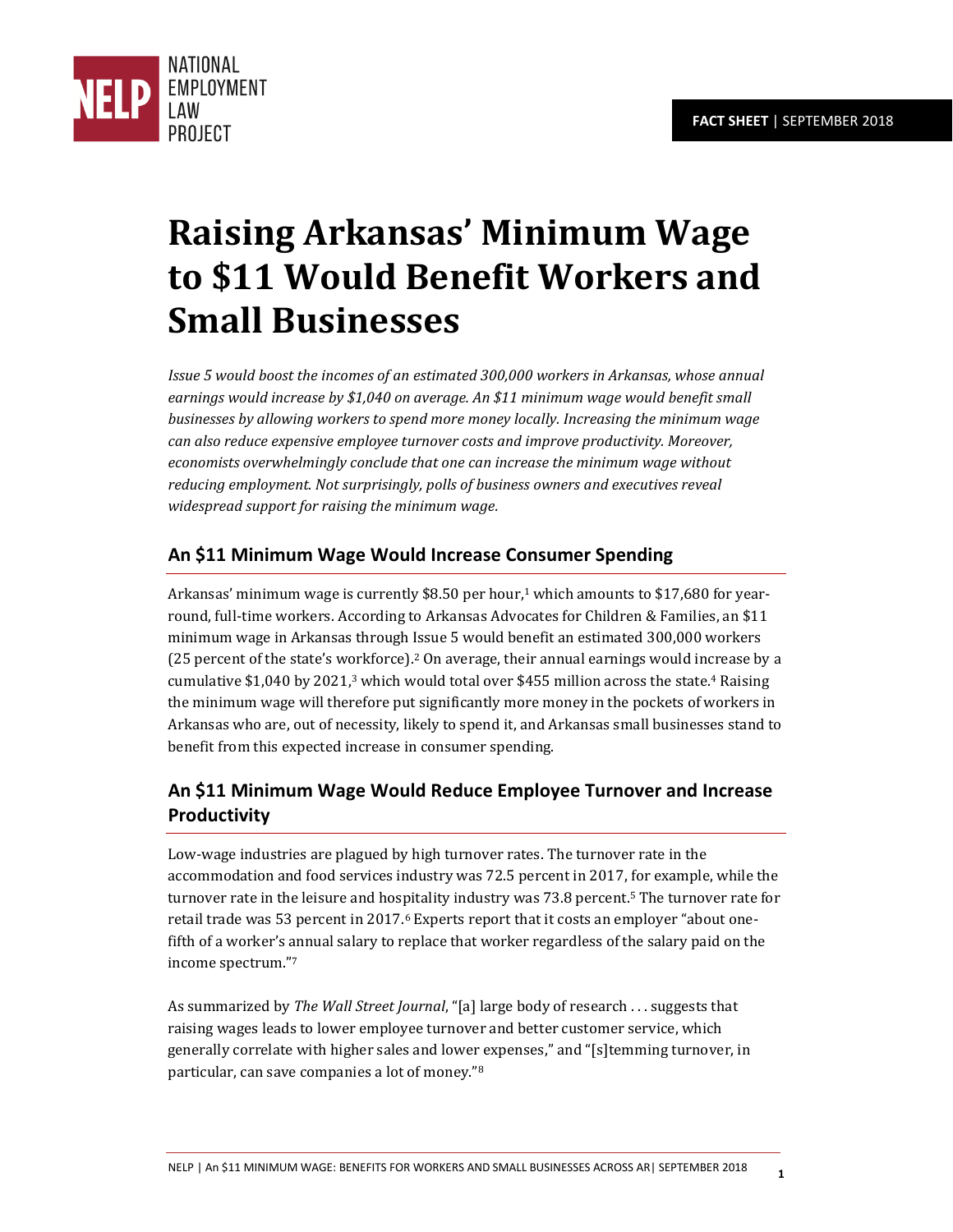Moreover, as a 2015 report highlighted, higher wages "motivate employees to work harder;" "attract more capable and productive workers;" "enhance quality and customer service;" and "reduce disciplinary problems and absenteeism." 9

## **Extensive Economic Research Shows that States Can Increase the Minimum Wage Without Negative Employment Effects**

More than 25 years of extensive economic research overwhelmingly concludes that states can increase their minimum wage without reducing employment.

In 2010, the prestigious *Review of Economics and Statistics* published the most methodologically sophisticated of a new wave of minimum wage studies by economists at the Universities of Massachusetts, North Carolina, and California.10 That study carefully analyzed minimum wage impacts across state borders by comparing employment patterns in more than 250 pairs of neighboring counties in the U.S. that had different minimum wage rates between 1990 and 2006.<sup>11</sup> Consistent with a growing line of similar research, the study found no adverse employment effects in the data, and it found no evidence that higher minimum wages harmed states' competitiveness by pushing businesses across state lines.<sup>12</sup>

In a 2013 report, the Center for Economic and Policy Research, in part, spotlighted two meta-studies (studies of studies) analyzing the extensive research conducted since the early 1990s. <sup>13</sup> Those meta-studies conclude that "the minimum wage has little or no discernible effect on the employment prospects of low-wage workers." <sup>14</sup> A 2017 study examined state minimum wages from 1979 to 2016 and compared the number of jobs in various wage categories prior to and following a minimum wage increase.15 It also found that jobs were not adversely impacted. An earlier report (2006) published by the Fiscal Policy Institute examined state trends for small businesses employing fewer than 50 workers. It found that "employment and payrolls in small businesses grew faster in the states with minimum wages above the federal level."<sup>16</sup>

#### **Businesses Support Raising the Minimum Wage**

Polls show that business owners and executives support raising the minimum wage at the state and federal level. A 2016 survey of 1,000 business executives across the country, conducted by the firm run by Republican pollster Frank Luntz, found that 80 percent of respondents supported raising their state's minimum wage. Only eight percent opposed it. Twelve percent were neutral.17A different nationwide 2015 poll of small business owners found that 60 percent supported raising the federal minimum wage to \$12 per hour by 2020 and then adjusting it annually to keep pace with the cost of living.<sup>18</sup>

#### **Conclusion**

Raising the minimum wage would lift the incomes of working Arkansans and broadly benefit businesses with increases in consumer spending. Raising the minimum wage can also bring cost savings through reduced employee turnover, increased productivity and improved customer service. Workers, small businesses, and the broader Arkansas community and economy have much to gain from the gradual wage increase proposed in Issue 5.